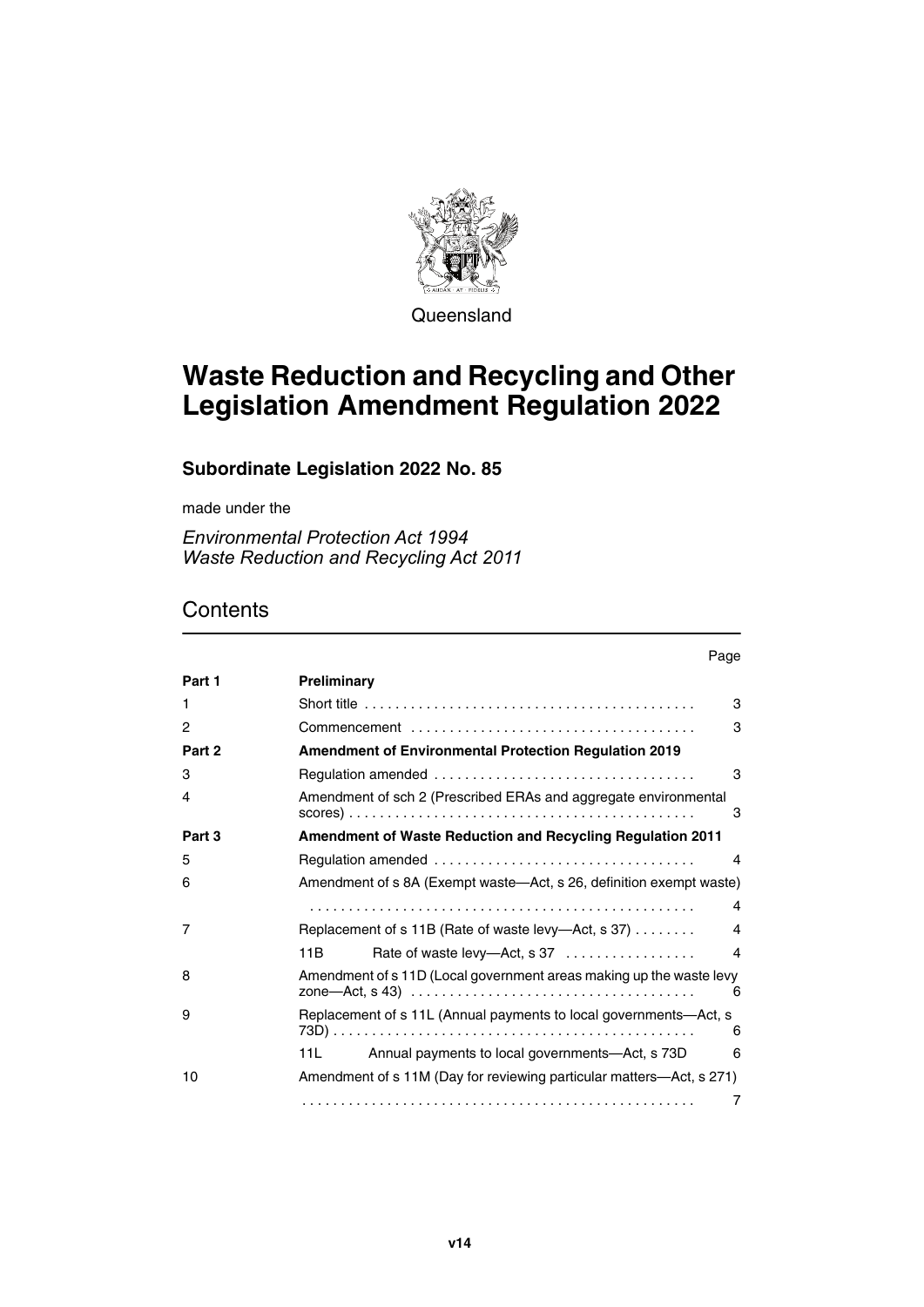Waste Reduction and Recycling and Other Legislation Amendment Regulation 2022

#### **Contents**

| 11 | 7           |                                                  |    |  |
|----|-------------|--------------------------------------------------|----|--|
|    | Schedule 1  | Waste levy rates                                 | 7  |  |
|    | Schedule 2  | Waste levy zone                                  | 8  |  |
|    | Part 1      | Metropolitan local government areas              |    |  |
|    | Part 2      | Regional local government areas                  |    |  |
| 12 |             |                                                  | 10 |  |
|    | Schedule 4A | Annual payments to local governments affected by | 10 |  |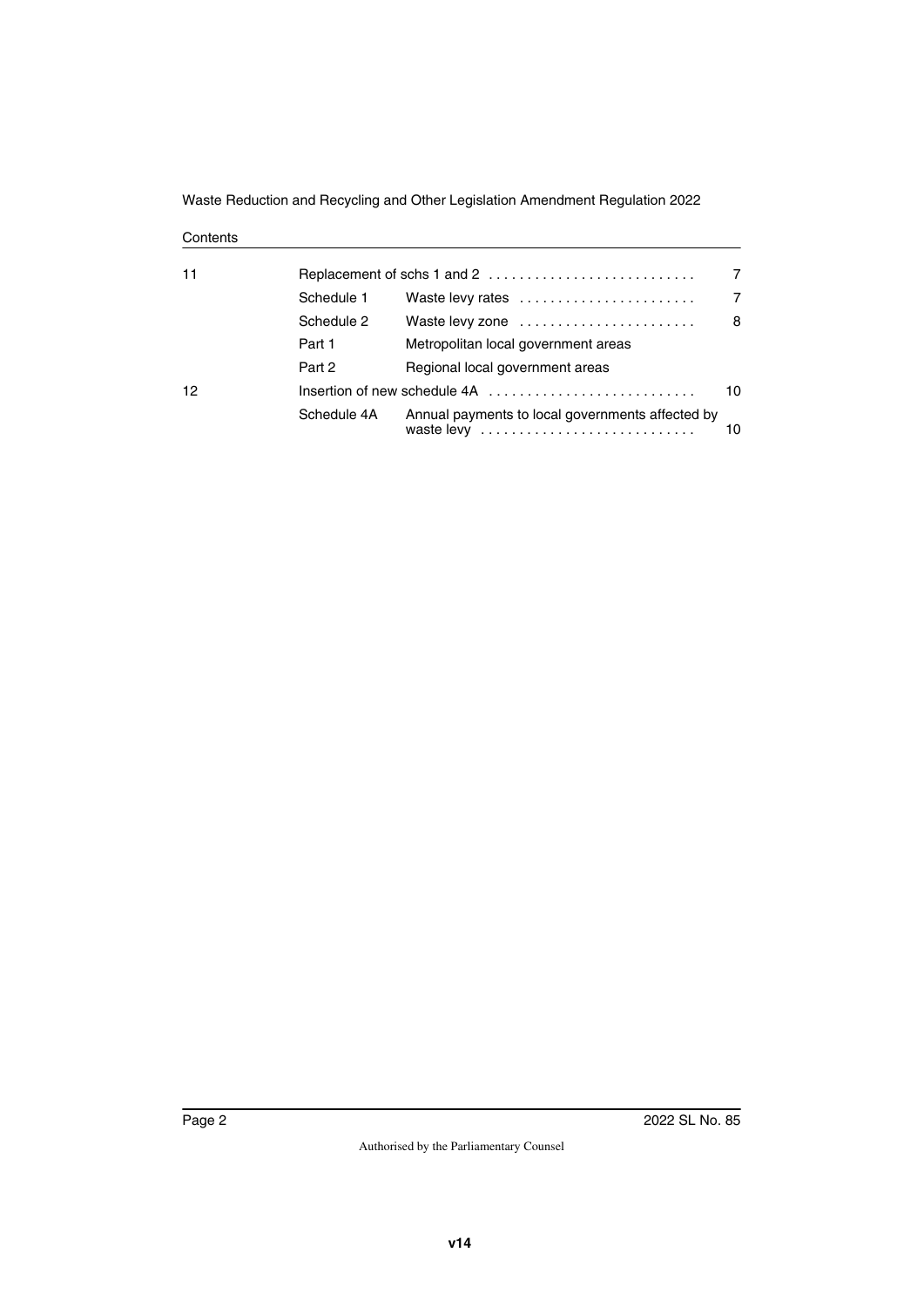Waste Reduction and Recycling and Other Legislation Amendment Regulation 2022 Part 1 Preliminary

[s 1]

# <span id="page-2-0"></span>**Part 1** Preliminary

## <span id="page-2-2"></span>**1 Short title**

<span id="page-2-3"></span><span id="page-2-1"></span>This regulation may be cited as the *Waste Reduction and Recycling and Other Legislation Amendment Regulation 2022*.

### <span id="page-2-4"></span>**2 Commencement**

<span id="page-2-7"></span><span id="page-2-5"></span>Sections 7, 8 and 11 commence on 1 July 2022.

## <span id="page-2-6"></span>**Part 2 Amendment of Environmental Protection Regulation 2019**

## <span id="page-2-8"></span>**3 Regulation amended**

<span id="page-2-9"></span>This part amends the *Environmental Protection Regulation 2019*.

### <span id="page-2-11"></span><span id="page-2-10"></span>**4 Amendment of sch 2 (Prescribed ERAs and aggregate environmental scores)**

(1) Schedule 2, section  $62(2)(h)(ii)$ , after 'waste'—

*insert—*

, other than intact or partly disassembled lead acid batteries,

(2) Schedule 2, section  $62(2)(h)$ —

*insert*—

(iia) a total quantity of no more than 45t of, or 3,000, intact or partly disassembled lead acid batteries at any one time; or

(3) Schedule 2, section  $62(2)(h)(ii)$  and  $(iii)$ —

*renumber* as schedule 2, section  $62(2)(h)(iii)$  and (iv).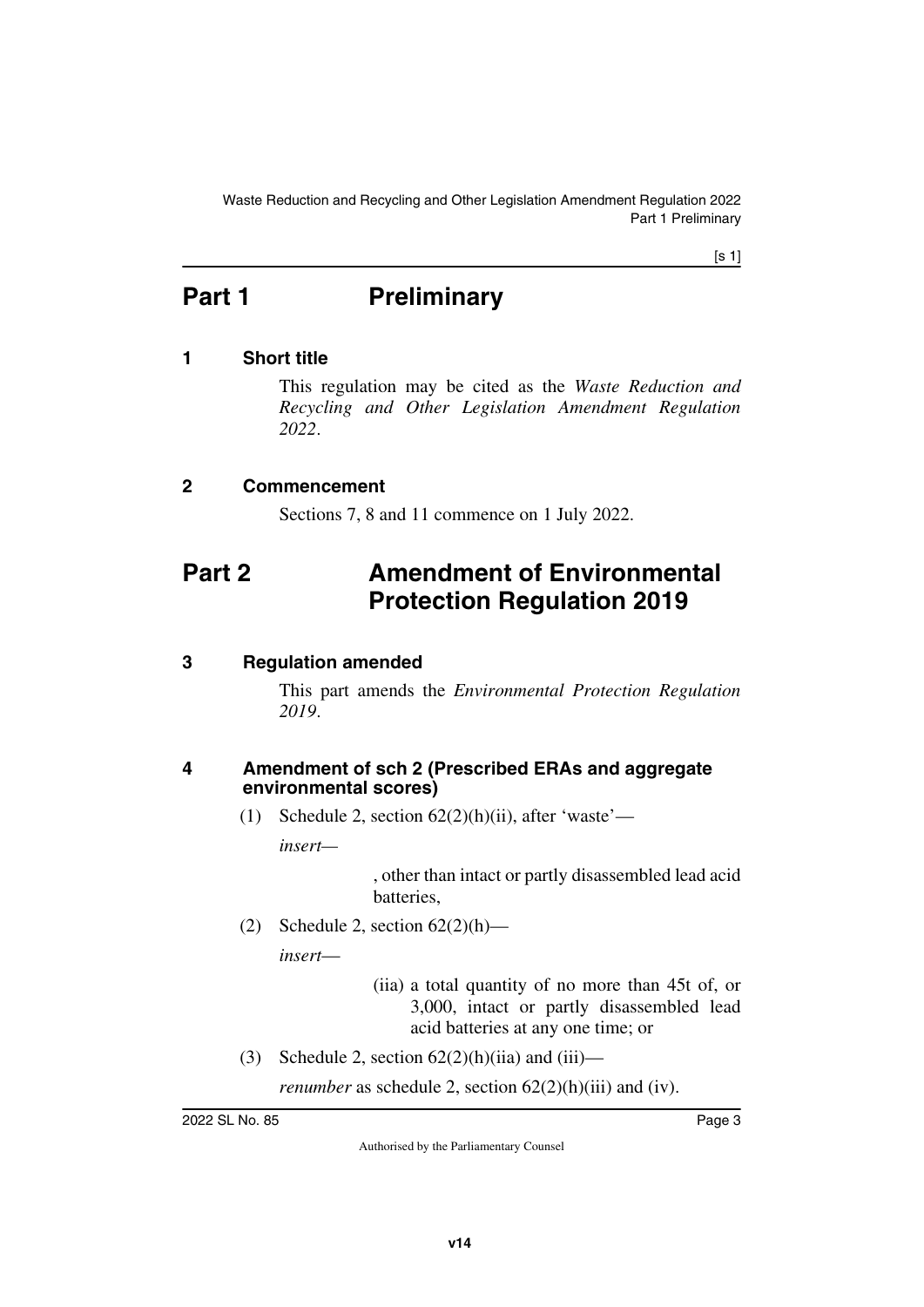<span id="page-3-1"></span><span id="page-3-0"></span> $[s 5]$ 

## **Part 3 Amendment of Waste Reduction and Recycling Regulation 2011**

## <span id="page-3-2"></span>**5 Regulation amended**

<span id="page-3-3"></span>This part amends the *Waste Reduction and Recycling Regulation 2011*.

### <span id="page-3-4"></span>**6 Amendment of s 8A (Exempt waste—Act, s 26, definition**  *exempt waste***)**

<span id="page-3-5"></span>(1) Section 8A(1)(c), '30 June 2022'—

*omit, insert*—

30 June 2023

 $(2)$  Section 8A $(1)$  *insert*—

- (da) until the end of 30 June 2026, waste generated in Norfolk Island and imported by the Norfolk Island Regional Council into Queensland; or
- (3) Section  $8A(1)(da)$  and  $(e)$ —

<span id="page-3-7"></span>*renumber* as section  $8A(1)(e)$  and (f).

## <span id="page-3-6"></span>**7 Replacement of s 11B (Rate of waste levy—Act, s 37)**

Section 11B—

*omit*, *insert*—

## <span id="page-3-9"></span><span id="page-3-8"></span>**11B Rate of waste levy—Act, s 37**

- (1) This section prescribes the rate of the waste levy for each type of waste for section 37(1) of the Act.
- (2) The rate of the waste levy for a type of waste delivered to a levyable waste disposal site in a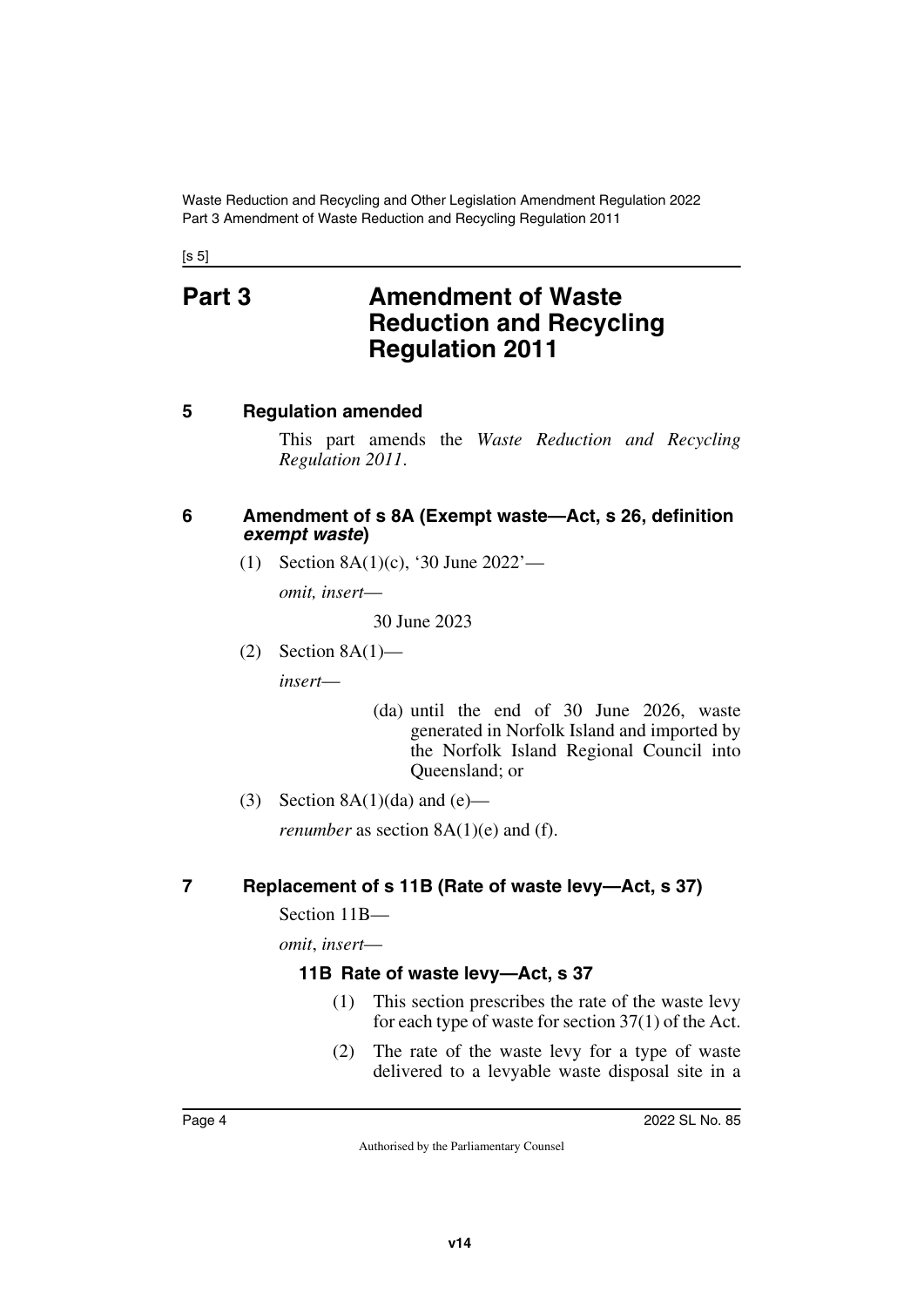[s 7]

metropolitan local government area for a financial year is—

- (a) the rate mentioned in schedule 1 opposite the type of waste for the financial year for which the levy applies; or
- (b) if the rate of the waste levy for a type of waste is not mentioned in schedule 1 for a financial year—the rate worked out by—
	- (i) identifying the rate of the waste levy for the type of waste in the previous financial year mentioned in the schedule; and
	- (ii) multiplying the rate by the indexation figure for the financial year that is notified on the department's website; and
	- (iii) rounding the result down to the nearest whole dollar.
- (3) The rate of the waste levy for a type of waste delivered to a levyable waste disposal site in a regional local government area for a financial year is the rate worked out by—
	- (a) identifying the rate of the waste levy for the type of waste in the previous financial year mentioned in schedule 1; and
	- (b) multiplying the rate by the indexation figure for the financial year that is notified on the department's website; and
	- (c) rounding the result down to the nearest whole dollar.
- (4) In this section—

*metropolitan local government area* means a local government area mentioned in schedule 2, part 1.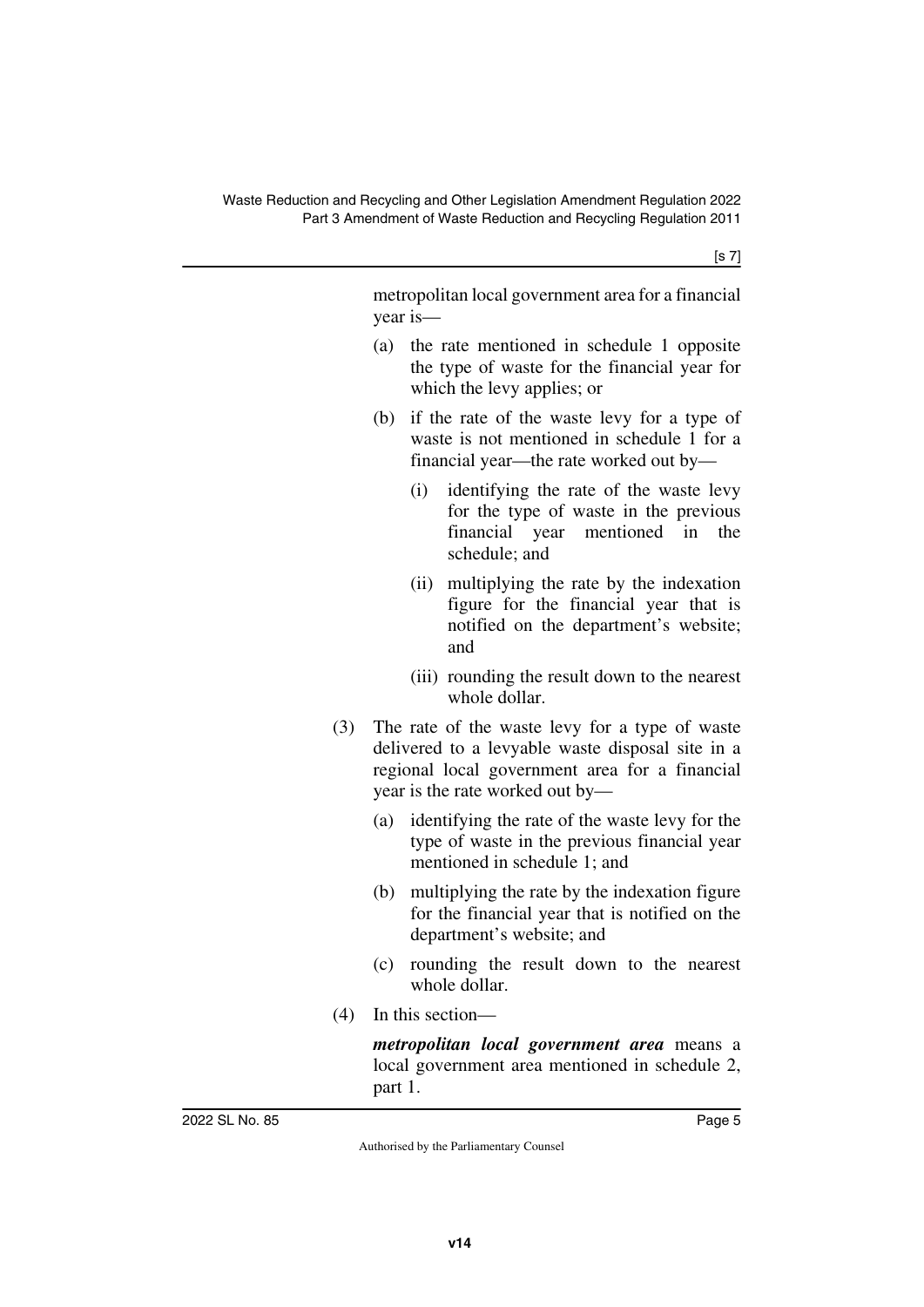[s 8]

*regional local government area* means a local government area mentioned in schedule 2, part 2.

### <span id="page-5-1"></span><span id="page-5-0"></span>**8 Amendment of s 11D (Local government areas making up the waste levy zone—Act, s 43)**

Section 11D, 'of the local governments'—

<span id="page-5-3"></span>*omit*.

### <span id="page-5-2"></span>**9 Replacement of s 11L (Annual payments to local governments—Act, s 73D)**

Section 11L—

*omit, insert*—

### <span id="page-5-5"></span><span id="page-5-4"></span>**11L Annual payments to local governments—Act, s 73D**

For section 73D(1) of the Act, the annual payment for a financial year to be made to each local government affected by the waste levy and mentioned in schedule 4A, column 1 is the payment of the following amount—

- (a) for the financial year starting on 1 July 2022—the amount stated in schedule 4A, column 2 opposite the local government;
- (b) for the financial year starting on 1 July 2023—the amount stated in schedule 4A, column 3 opposite the local government;
- (c) for the financial year starting on 1 July 2024—the amount stated in schedule 4A, column 4 opposite the local government;
- (d) for the financial year starting on 1 July 2025—the amount stated in schedule 4A, column 5 opposite the local government.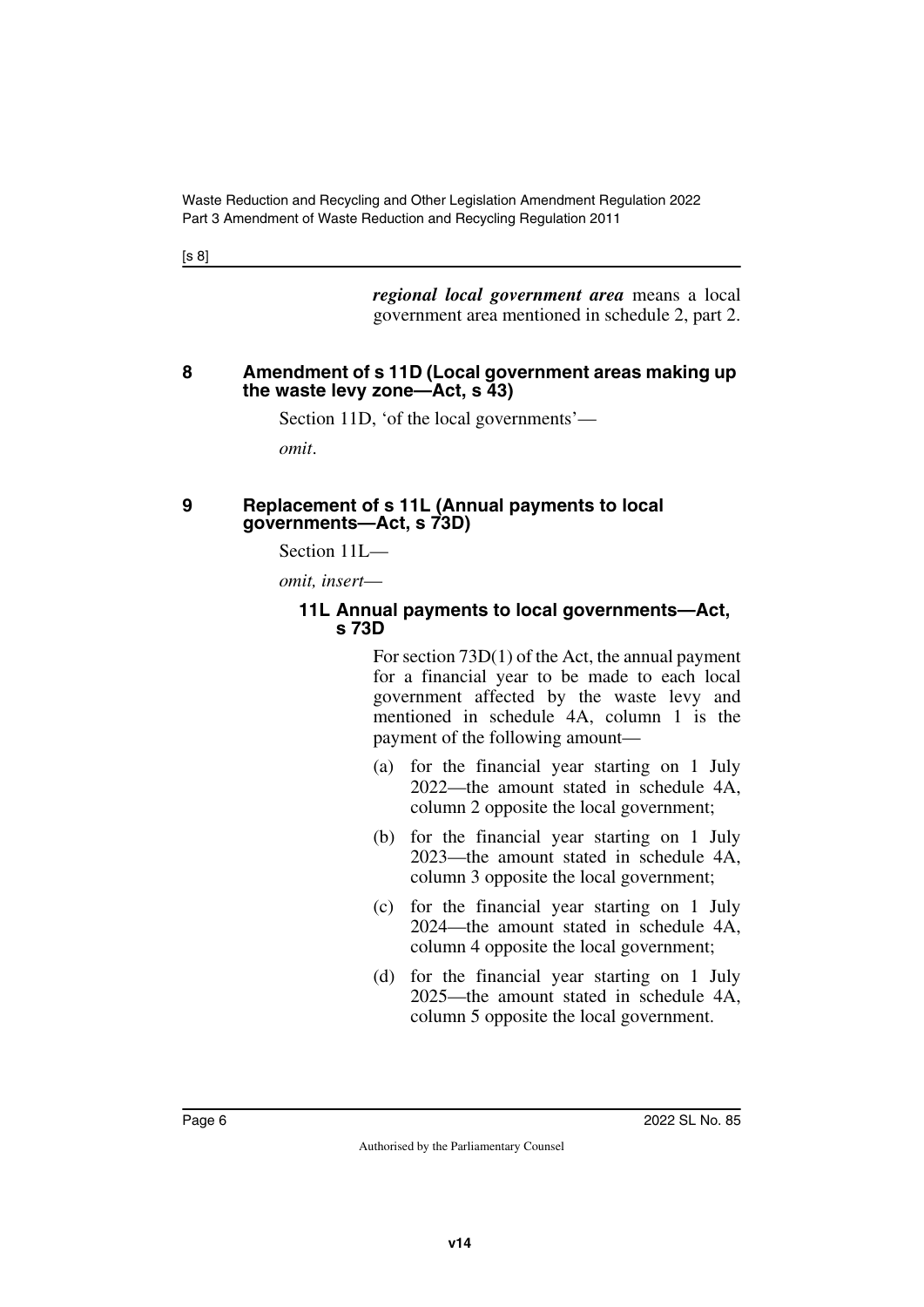[s 10]

#### <span id="page-6-1"></span><span id="page-6-0"></span>**10 Amendment of s 11M (Day for reviewing particular matters—Act, s 271)**

Section 11M, '30 June 2022'—

*omit, insert*—

30 June 2026

## <span id="page-6-2"></span>**11 Replacement of schs 1 and 2**

<span id="page-6-3"></span>Schedules 1 and 2—

<span id="page-6-4"></span>*omit, insert*—

## **Schedule 1 Waste levy rates**

<span id="page-6-5"></span>section 11B(2) and (3)

|   | Type of waste                                                                                                                                                           | Waste levy<br>rate—<br>2022–2023<br>financial<br>year | Waste levy<br>rate—<br>2023-2024<br>financial<br>year | Waste levy<br>rate—<br>2024-2025<br>financial<br>year | Waste levy<br>rate—<br>2025-2026<br>financial<br>year |
|---|-------------------------------------------------------------------------------------------------------------------------------------------------------------------------|-------------------------------------------------------|-------------------------------------------------------|-------------------------------------------------------|-------------------------------------------------------|
| 1 | treated timber<br>sawdust and<br>shavings                                                                                                                               | \$95 each<br>tonne                                    | \$105 each<br>tonne                                   | $$115$ each<br>tonne                                  | $$125$ each<br>tonne                                  |
| 2 | earth<br>contaminated<br>with a hazardous<br>contaminant<br>from land<br>recorded on the<br>environmental<br>management<br>register or<br>contaminated<br>land register | \$95 each<br>tonne                                    | $$105$ each<br>tonne                                  | $$115$ each<br>tonne                                  | $$125$ each<br>tonne                                  |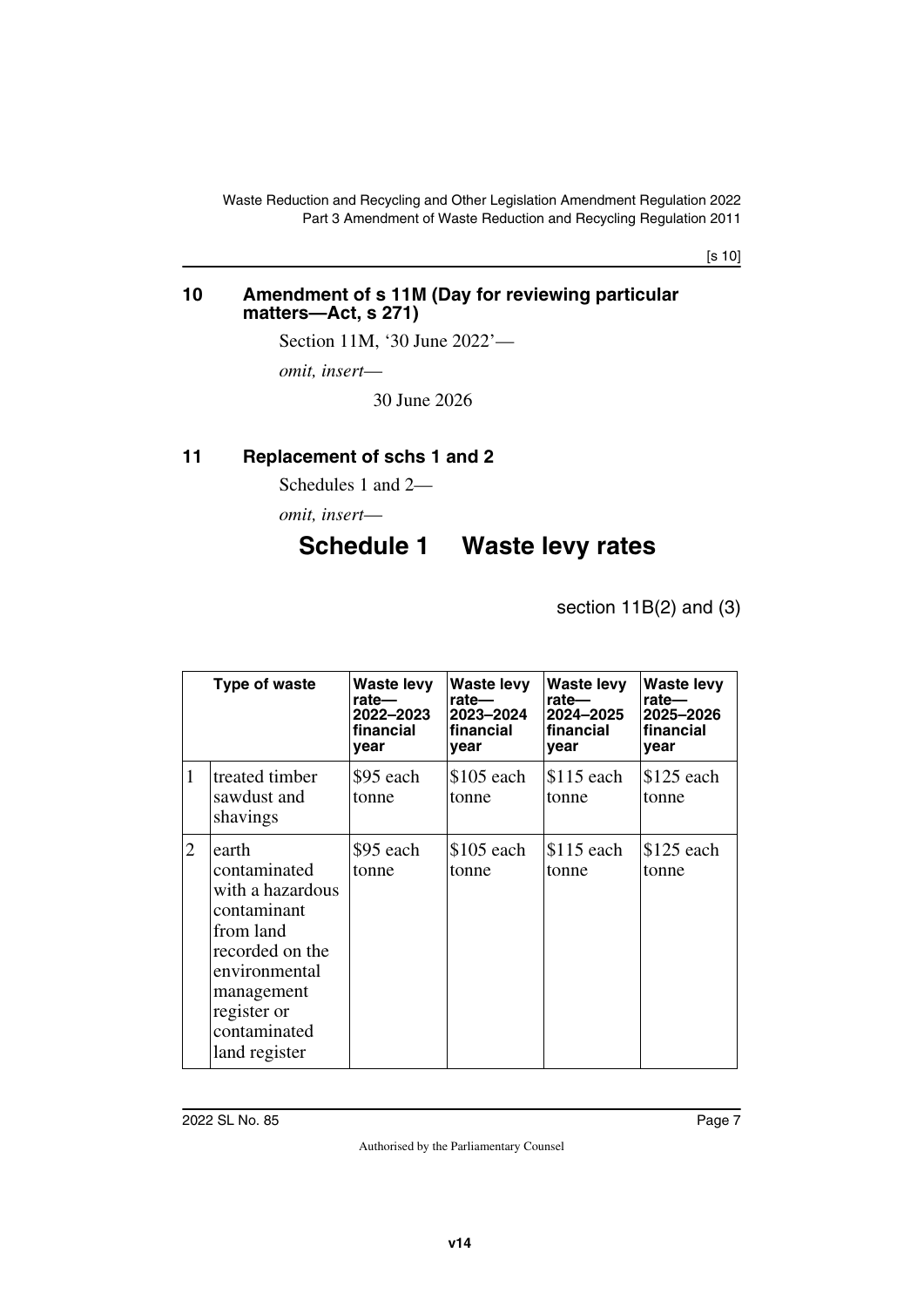#### [s 11]

|                | Type of waste                                                                                  | <b>Waste levy</b><br>rate—<br>2022-2023<br>financial<br>year | <b>Waste levy</b><br>rate-<br>2023-2024<br>financial<br>year | <b>Waste levy</b><br>rate-<br>2024-2025<br>financial<br>year | <b>Waste levy</b><br>rate-<br>2025-2026<br>financial<br>year |
|----------------|------------------------------------------------------------------------------------------------|--------------------------------------------------------------|--------------------------------------------------------------|--------------------------------------------------------------|--------------------------------------------------------------|
| 3              | category 1<br>regulated waste,<br>other than waste<br>of a type<br>mentioned in<br>item 1 or 2 | $$175$ each<br>tonne                                         | \$185 each<br>tonne                                          | \$195 each<br>tonne                                          | $$205$ each<br>tonne                                         |
| $\overline{4}$ | category 2<br>regulated waste,<br>other than waste<br>of a type<br>mentioned in<br>item 1 or 2 | \$125 each<br>tonne                                          | \$135 each<br>tonne                                          | \$145 each<br>tonne                                          | \$155 each<br>tonne                                          |
| 5              | other levyable<br>waste                                                                        | \$95 each<br>tonne                                           | \$105 each<br>tonne                                          | $$115$ each<br>tonne                                         | \$125 each<br>tonne                                          |

## <span id="page-7-0"></span>**Schedule 2 Waste levy zone**

<span id="page-7-3"></span><span id="page-7-1"></span>sections 11B(4) and 11D

## <span id="page-7-2"></span>**Part 1 Metropolitan local government areas**

- 1 City of Brisbane
- 2 Gold Coast City
- 3 Ipswich City
- 4 Lockyer Valley Region
- 5 Logan City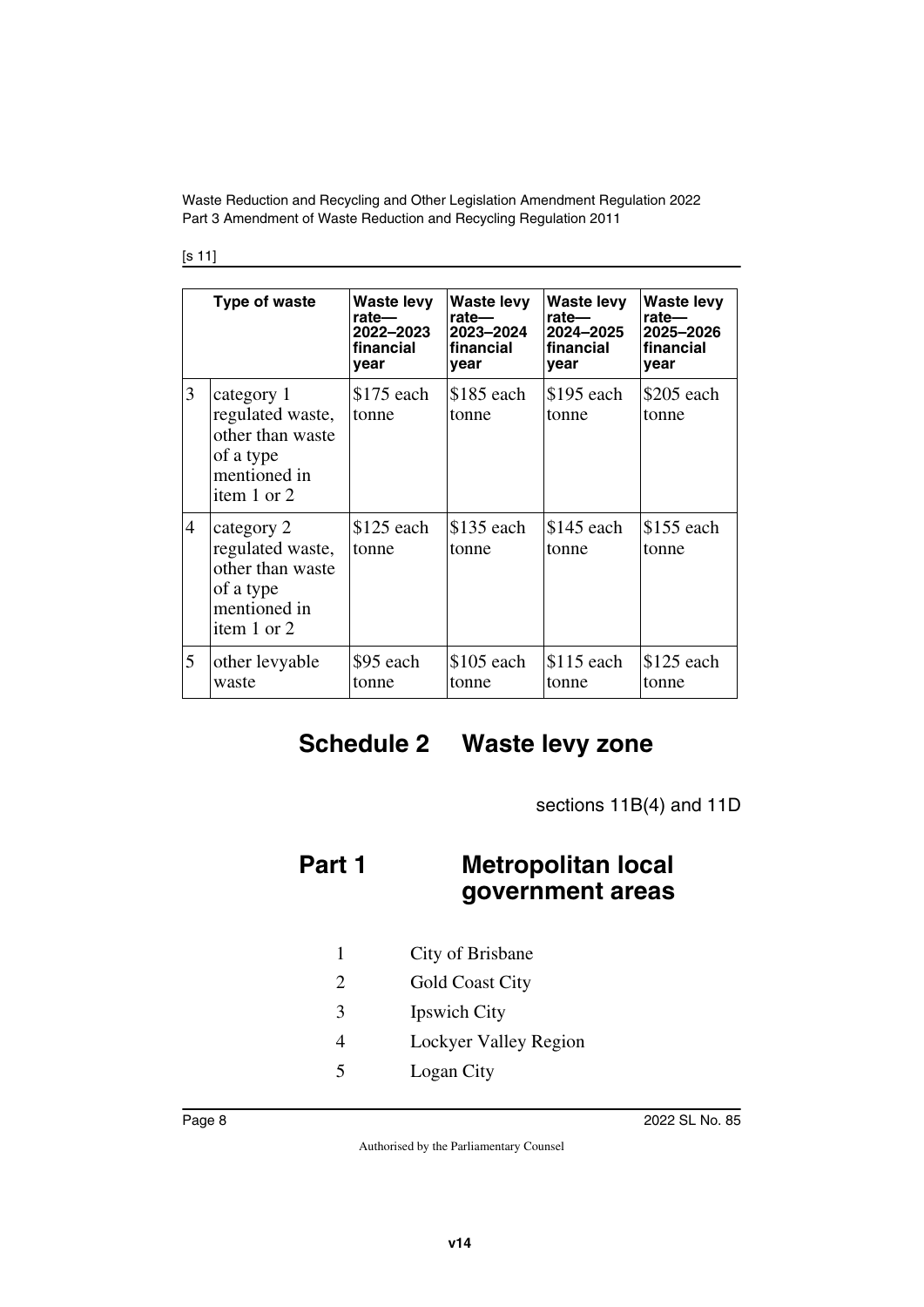[s 11]

| 6  | Moreton Bay Region           |
|----|------------------------------|
| 7  | Noosa Shire                  |
| 8  | <b>Redland City</b>          |
| 9  | Scenic Rim Region            |
| 10 | Somerset Region              |
| 11 | <b>Sunshine Coast Region</b> |
| 12 | Toowoomba Region             |

## <span id="page-8-1"></span><span id="page-8-0"></span>**Part 2 Regional local government areas**

| 13 | <b>Banana Shire</b>           |
|----|-------------------------------|
| 14 | <b>Bundaberg Region</b>       |
| 15 | <b>Burdekin Shire</b>         |
| 16 | Cairns Region                 |
| 17 | Cassowary Coast Region        |
| 18 | Central Highlands Region      |
| 19 | <b>Charters Towers Region</b> |
| 20 | Douglas Shire                 |
| 21 | <b>Fraser Coast Region</b>    |
| 22 | <b>Gladstone Region</b>       |
| 23 | Goondiwindi Region            |
| 24 | Gympie Regionl                |
| 25 | Hinchinbrook Shire            |
| 26 | <b>Isaac Region</b>           |
| 27 | Livingstone Shire             |
| 28 | Mackay Region                 |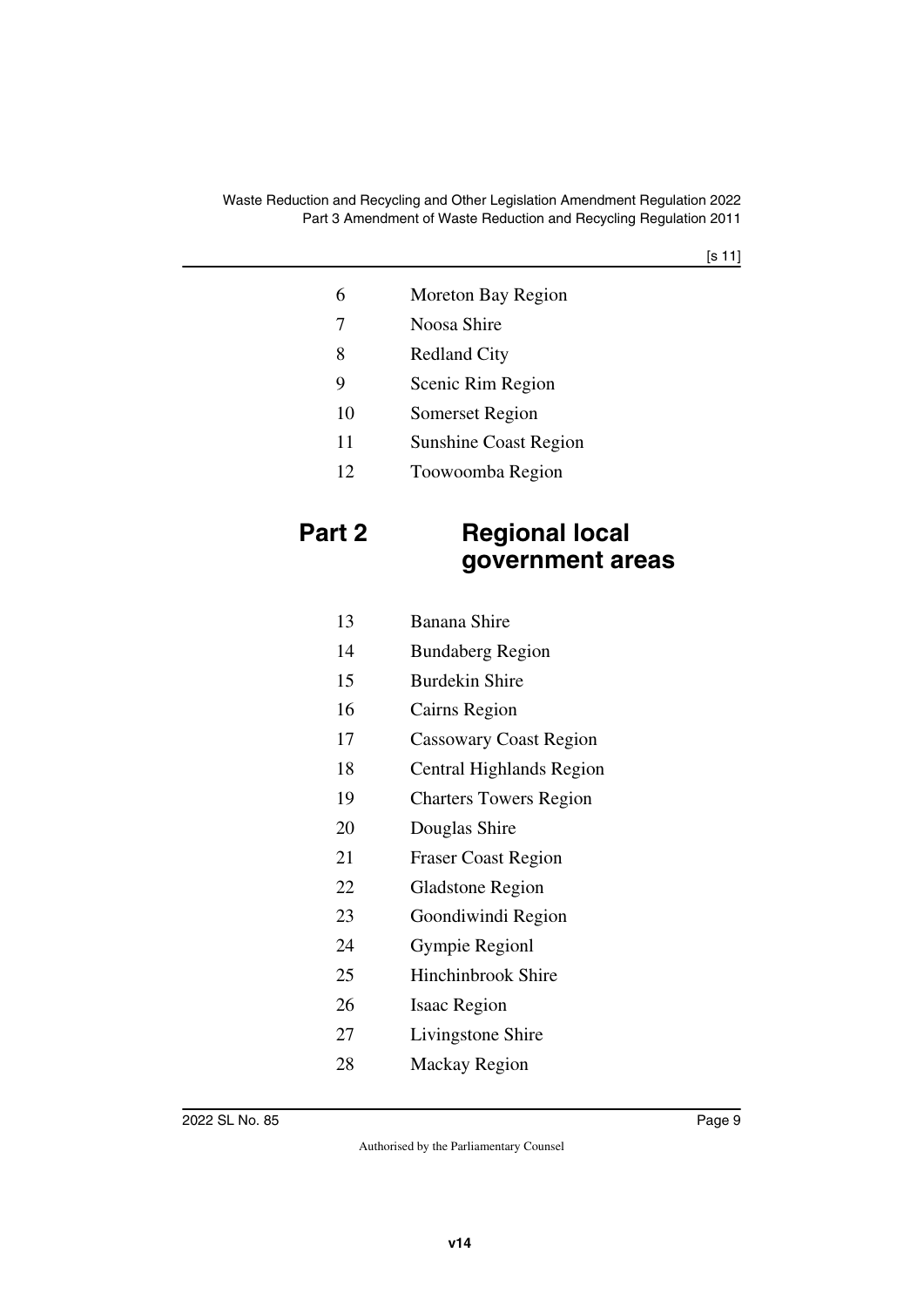| 29 | Maranoa Region              |
|----|-----------------------------|
| 30 | Mareeba Shire               |
| 31 | Mount Isa City              |
| 32 | North Burnett Region        |
| 33 | Rockhampton Region          |
| 34 | South Burnett Region        |
| 35 | Southern Downs Region       |
| 36 | <b>Tablelands Region</b>    |
| 37 | <b>Townsville City</b>      |
| 38 | <b>Western Downs Region</b> |
| 39 | Whitsunday Region           |

## <span id="page-9-0"></span>**12 Insertion of new schedule 4A**

<span id="page-9-1"></span>After schedule 4—

*insert*—

## <span id="page-9-3"></span><span id="page-9-2"></span>**Schedule 4A Annual payments to local governments affected by waste levy**

section 11L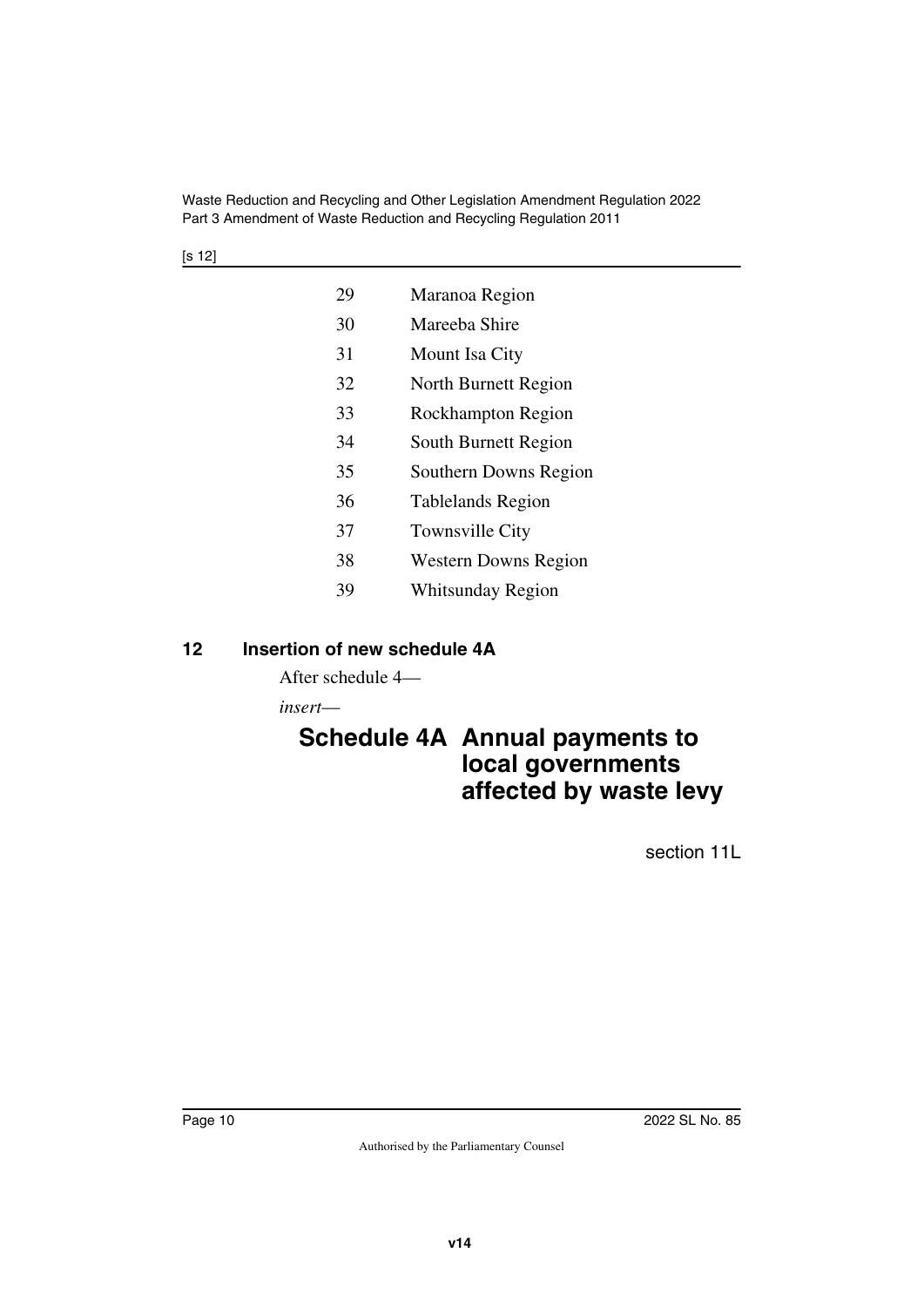[s 12]

| Column <sub>1</sub>                               | Column <sub>2</sub>                                                      | Column 3                                                                  | Column 4                                                               | Column <sub>5</sub>                                                 |
|---------------------------------------------------|--------------------------------------------------------------------------|---------------------------------------------------------------------------|------------------------------------------------------------------------|---------------------------------------------------------------------|
| Local<br>government                               | <b>Annual</b><br>payment<br>(\$)–<br>-<br>2022–2023<br>financial<br>year | <b>Annual</b><br>payment<br>$($ \$) $-$<br>2023-2024<br>financial<br>year | <b>Annual</b><br>payment<br>$($ \$)-<br>2024-2025<br>financial<br>year | <b>Annual</b><br>payment<br>(\$)—<br>2025-2026<br>financial<br>year |
| <b>Banana Shire</b><br>Council                    | 451,639                                                                  | 486,764                                                                   | 502,811                                                                | 524,208                                                             |
| <b>Brisbane City</b><br>Council                   | 43,709,747                                                               | 41,978,011                                                                | 41,136,346                                                             | 36,822,816                                                          |
| Bundaberg<br>Regional Council                     | 3,723,443                                                                | 3,428,137                                                                 | 3,168,400                                                              | 2,720,303                                                           |
| <b>Burdekin Shire</b><br>Council                  | 533,203                                                                  | 535,608                                                                   | 553,265                                                                | 576,808                                                             |
| Cairns Regional<br>Council                        | 1,086,725                                                                | 1,016,746                                                                 | 939,711                                                                | 806,811                                                             |
| <b>Cassowary Coast</b><br>Regional Council        | 1,183,068                                                                | 1,190,813                                                                 | 1,230,071                                                              | 1,282,414                                                           |
| Central Highlands<br>Regional Council             | 987,134                                                                  | 958,864                                                                   | 990,475                                                                | 1,032,623                                                           |
| <b>Charters Towers</b><br><b>Regional Council</b> | 353,088                                                                  | 360,715                                                                   | 372,607                                                                | 388,463                                                             |
| Cook Shire<br>Council                             | 134,961                                                                  | 128,220                                                                   | 132,447                                                                | 138,083                                                             |
| Douglas Shire<br>Council                          | 186,800                                                                  | 148,229                                                                   | 153,116                                                                | 159,632                                                             |
| <b>Fraser Coast</b><br>Regional Council           | 3,946,415                                                                | 3,581,532                                                                 | 3,310,172                                                              | 2,842,025                                                           |
| Gladstone<br>Regional Council                     | 1,952,397                                                                | 1,775,488                                                                 | 1,640,966                                                              | 1,408,889                                                           |
| <b>Gold Coast City</b><br>Council                 | 24,312,189                                                               | 23,734,964                                                                | 23,259,075                                                             | 20,820,144                                                          |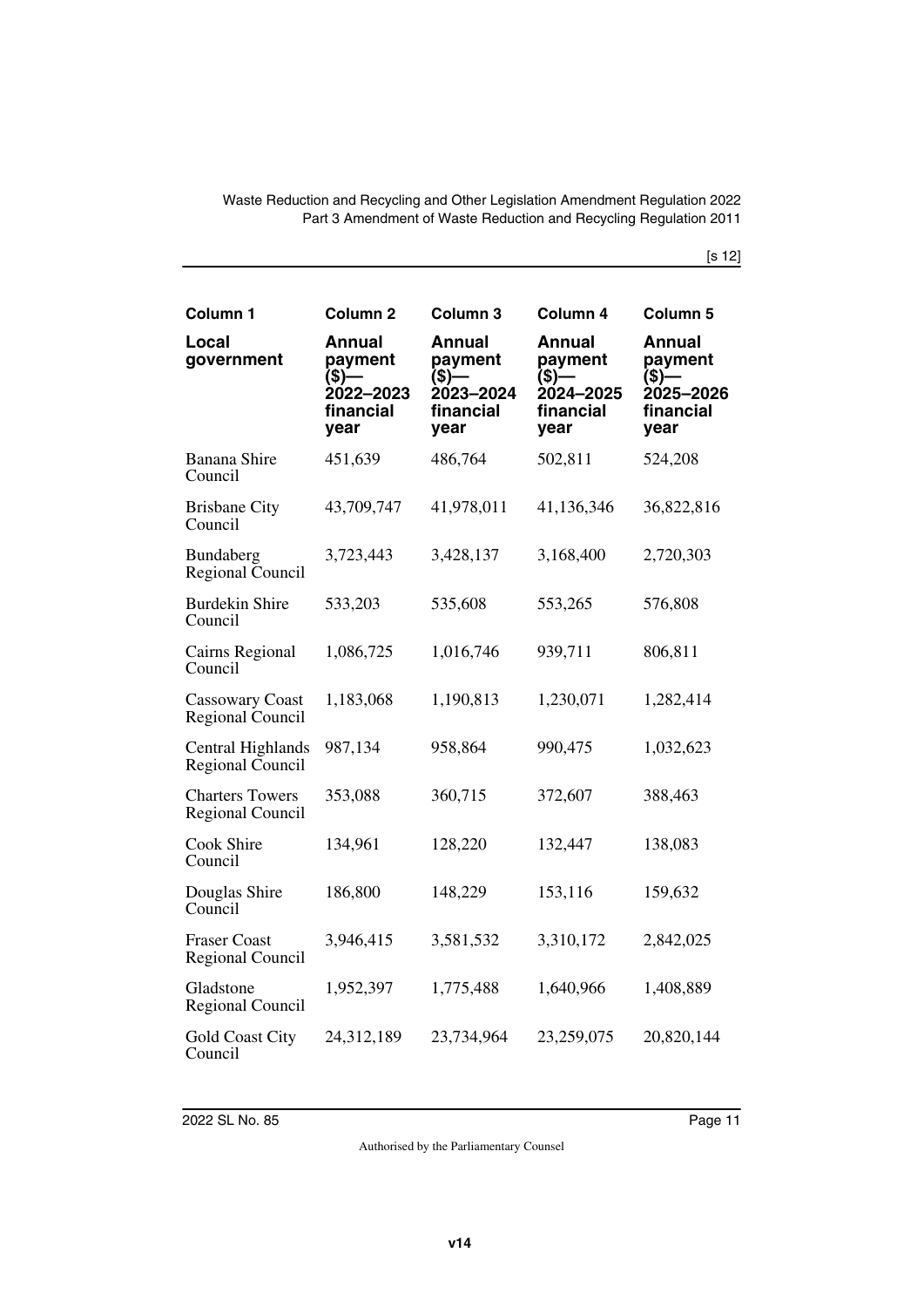[s 12]

| Column <sub>1</sub>                  | Column <sub>2</sub>                                                    | Column <sub>3</sub>                                                       | Column 4                                                                  | Column 5                                                              |
|--------------------------------------|------------------------------------------------------------------------|---------------------------------------------------------------------------|---------------------------------------------------------------------------|-----------------------------------------------------------------------|
| Local<br>government                  | <b>Annual</b><br>payment<br>$($ \$)—<br>2022-2023<br>financial<br>year | <b>Annual</b><br>payment<br>$($ \$) $-$<br>2023-2024<br>financial<br>year | <b>Annual</b><br>payment<br>$($ \$) $-$<br>2024-2025<br>financial<br>year | <b>Annual</b><br>payment<br>$(S)$ —<br>2025-2026<br>financial<br>year |
| Goondiwindi<br>Regional Council      | 381,253                                                                | 383,115                                                                   | 395,745                                                                   | 412,585                                                               |
| Gympie Regional<br>Council           | 1,742,893                                                              | 1,639,022                                                                 | 1,693,055                                                                 | 1,765,100                                                             |
| Hinchinbrook<br><b>Shire Council</b> | 348,986                                                                | 333,289                                                                   | 344,277                                                                   | 358,927                                                               |
| Ipswich City<br>Council              | 8,917,512                                                              | 8,731,201                                                                 | 8,556,139                                                                 | 7,658,948                                                             |
| <b>Isaac Regional</b><br>Council     | 765,333                                                                | 768,896                                                                   | 794,244                                                                   | 828,042                                                               |
| Livingstone Shire<br>Council         | 1,140,178                                                              | 1,115,720                                                                 | 1,152,502                                                                 | 1,201,545                                                             |
| Lockyer Valley<br>Regional Council   | 1,273,690                                                              | 1,228,293                                                                 | 1,203,666                                                                 | 1,077,450                                                             |
| Logan City<br>Council                | 12,968,594                                                             | 12,635,167                                                                | 12,381,830                                                                | 11,083,480                                                            |
| Mackay Regional<br>Council           | 4,382,481                                                              | 3,873,938                                                                 | 3,580,424                                                                 | 3,074,056                                                             |
| Maranoa Regional<br>Council          | 471,271                                                                | 471,647                                                                   | 487,196                                                                   | 507,927                                                               |
| Mareeba Shire<br>Council             | 189,172                                                                | 172,756                                                                   | 178,451                                                                   | 186,045                                                               |
| Moreton Bay<br>Regional Council      | 17,625,982                                                             | 16,883,748                                                                | 16,545,227                                                                | 14,810,305                                                            |
| Mount Isa City<br>Council            | 1,025,229                                                              | 948,033                                                                   | 979,287                                                                   | 1,020,959                                                             |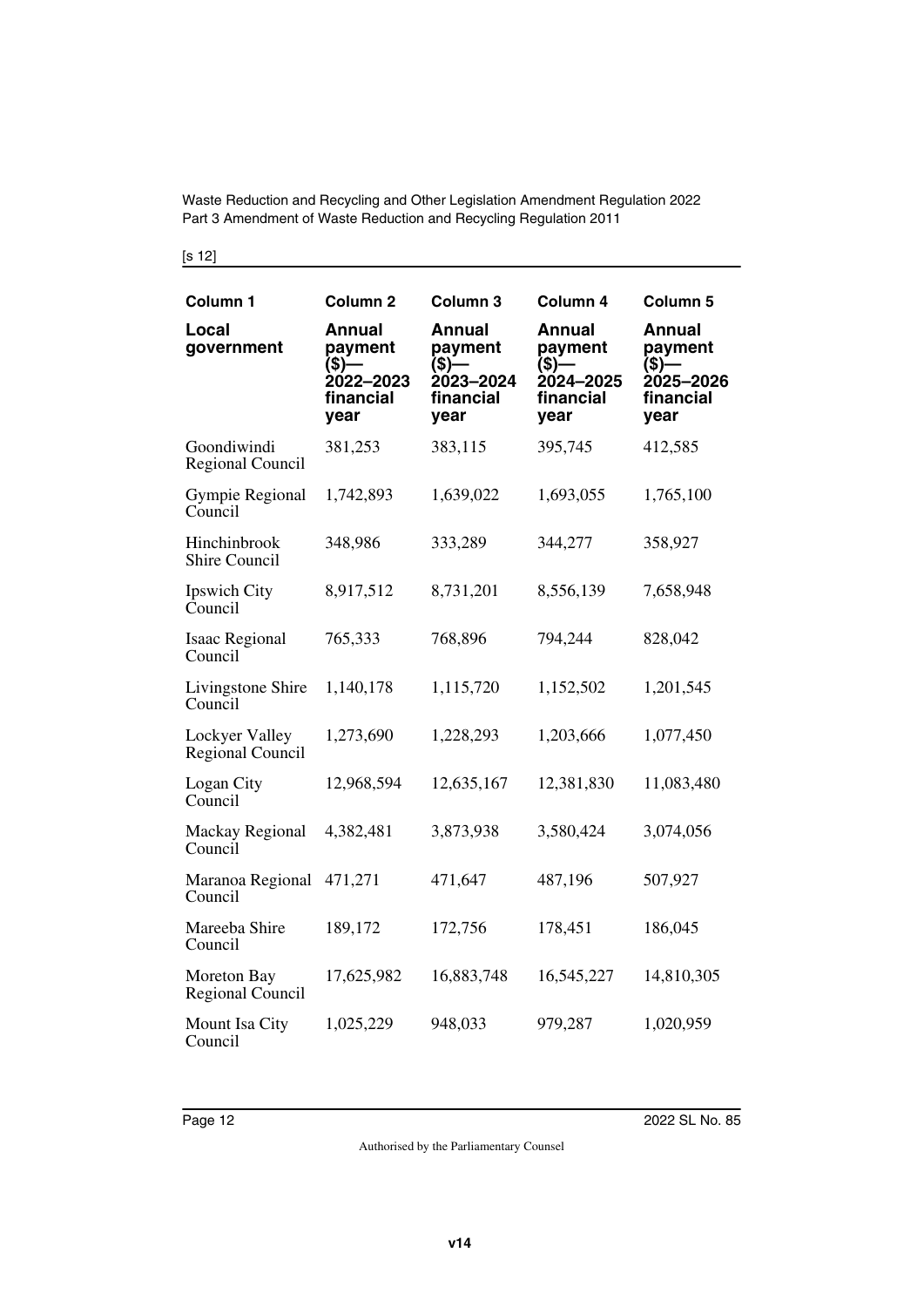[s 12]

| Column 1                                   | Column <sub>2</sub>                                          | Column <sub>3</sub>                                          | Column 4                                                     | Column 5                                                     |
|--------------------------------------------|--------------------------------------------------------------|--------------------------------------------------------------|--------------------------------------------------------------|--------------------------------------------------------------|
| Local<br>government                        | Annual<br>payment<br>(\$)—<br>2022-2023<br>financial<br>year | Annual<br>payment<br>(\$)—<br>2023–2024<br>financial<br>year | Annual<br>payment<br>(\$)—<br>2024-2025<br>financial<br>year | Annual<br>payment<br>(\$)—<br>2025–2026<br>financial<br>year |
| Noosa Shire<br>Council                     | 3,231,556                                                    | 3,089,236                                                    | 3,027,296                                                    | 2,709,856                                                    |
| North Burnett<br>Regional Council          | 404,232                                                      | 422,550                                                      | \$436,481                                                    | \$455,054                                                    |
| Palm Island<br>Aboriginal Shire<br>Council | 28,064                                                       | 40,444                                                       | 41,778                                                       | 43,555                                                       |
| <b>Redland City</b><br>Council             | 5,597,378                                                    | 5,722,596                                                    | 5,607,857                                                    | 5,019,821                                                    |
| Rockhampton<br>Regional Council            | 2,537,568                                                    | 2,308,415                                                    | 2,133,514                                                    | 1,831,778                                                    |
| Scenic Rim<br>Regional Council             | 1,777,072                                                    | 1,717,860                                                    | 1,683,416                                                    | 1,506,894                                                    |
| Somerset Regional<br>Council               | 879,221                                                      | 865,875                                                      | 848,514                                                      | 759,539                                                      |
| South Burnett<br>Regional Council          | 1,420,778                                                    | 1,365,692                                                    | 1,410,715                                                    | 1,470,746                                                    |
| Southern Downs<br>Regional Council         | 1,546,877                                                    | 1,490,605                                                    | 1,539,746                                                    | 1,605,267                                                    |
| <b>Sunshine Coast</b><br>Regional Council  | 12,374,834                                                   | 11,767,509                                                   | 11,531,569                                                   | 10,322,376                                                   |
| Tablelands<br>Regional Council             | 944,961                                                      | 944,766                                                      | 975,913                                                      | 1,017,441                                                    |
| Toowoomba<br><b>Regional Council</b>       | 5,863,816                                                    | 5,479,551                                                    | 5,369,685                                                    | 4,806,624                                                    |
| Townsville City<br>Council                 | 6,581,746                                                    | 6,146,825                                                    | 5,681,103                                                    | 4,877,643                                                    |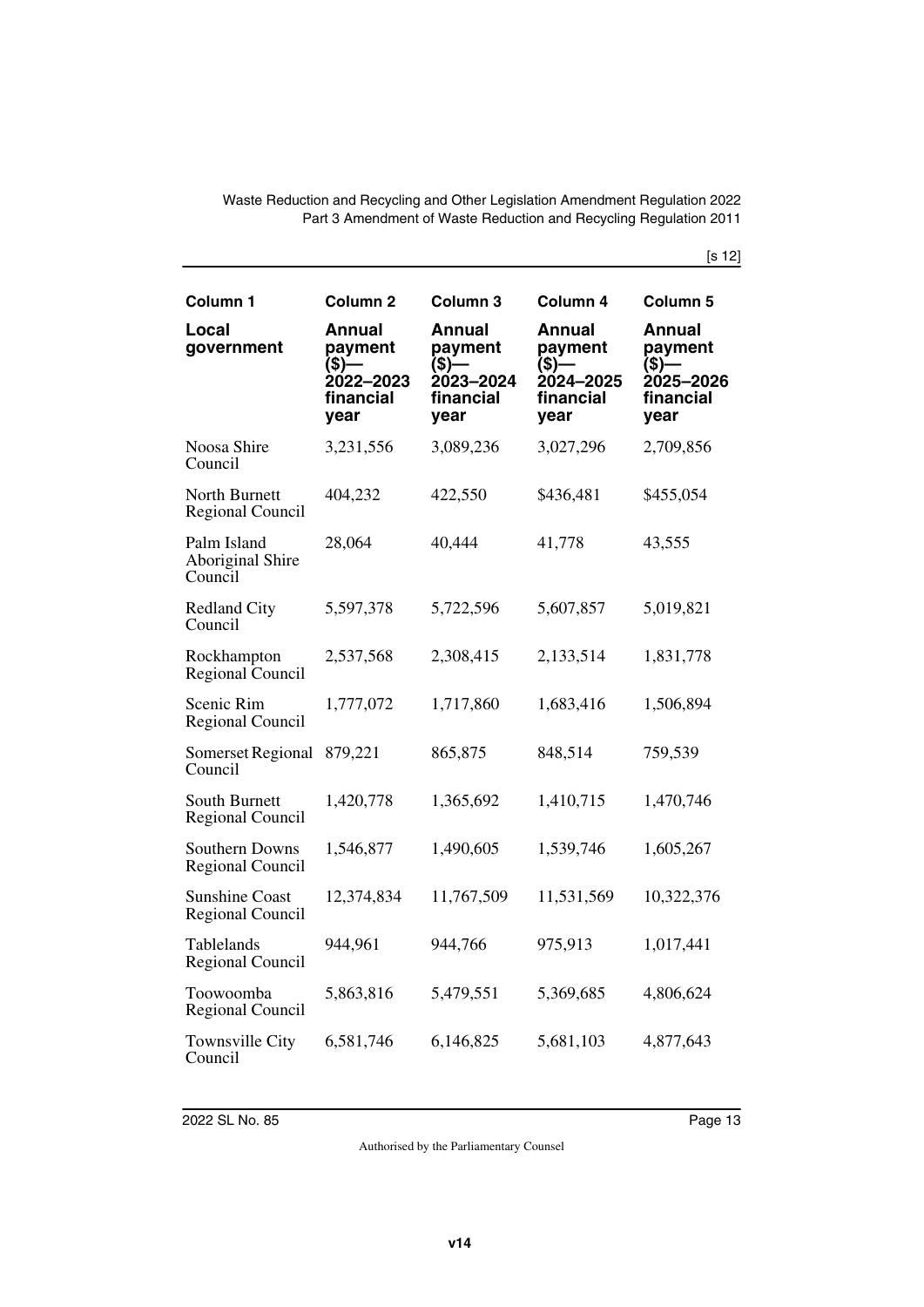| Column 1                                   | Column 2                                                     | Column <sub>3</sub>                                          | Column 4                                                     | Column 5                                                     |
|--------------------------------------------|--------------------------------------------------------------|--------------------------------------------------------------|--------------------------------------------------------------|--------------------------------------------------------------|
| Local<br>government                        | Annual<br>payment<br>(\$)—<br>2022–2023<br>financial<br>year | Annual<br>payment<br>(\$)-<br>2023-2024<br>financial<br>year | Annual<br>payment<br>(\$)—<br>2024-2025<br>financial<br>year | Annual<br>payment<br>(\$)-<br>2025-2026<br>financial<br>year |
| <b>Western Downs</b><br>Regional Council   | 852,355                                                      | 801,917                                                      | 828,354                                                      | 863,603                                                      |
| Whitsunday<br>Regional Council             | 1,470,000                                                    | 1,401,347                                                    | 1,447,545                                                    | 1,509,143                                                    |
| Wujal Wujal<br>Aboriginal Shire<br>Council | 13,759                                                       | 16,260                                                       | 16,796                                                       | 17,511                                                       |
| Yarrabah<br>Aboriginal Shire<br>Council    | 107,346                                                      | 93,896                                                       | 96,992                                                       | 101,119                                                      |